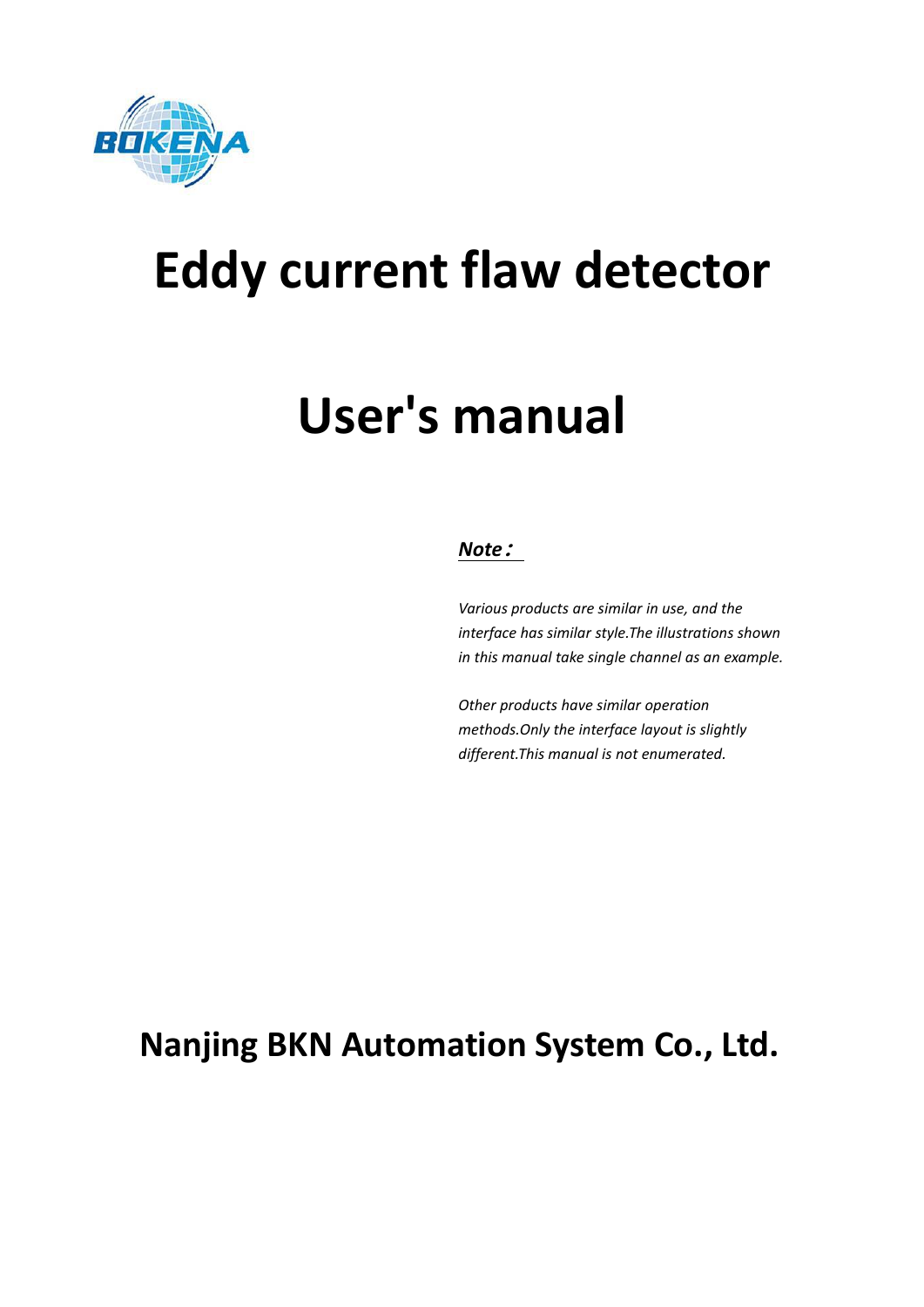## **Ø Instrument description**

**This instrument is guaranteed for one year. During the warranty period, the quality problem of the instrument is free.The maintenance fee is maintained outside the warranty period.Users of this instrument can be consulted by the manufacturer for life.(The detection probe has a shelf life of three months, except for a specially customized long life probe.) Please note that the following is not a free warranty:**

- 1、There is mechanical damage. Failure caused bydropping, bumping and not being handled lightly.
- 2、Failure or damage caused by self renovation, adjustment and maintenance.
- 3、Failure to carry out external wiring according to regulations, and overload of circuit caused by inconformity of input and output electrical specifications.
- 4、Damage caused by force majeure, such as natural disasters.
- 5、This guarantee is effective throughout the world.

### **Precautions for use**

1、The power supply specifications of this instrument are:

Voltage: 180~240VAC

Frequency:50/60Hz

*Ensure that the enclosure is reliably grounded before power is put on.(Please use the three core power socket with safe grounding.) Failure of the power source other than the specification shall not be covered by the warranty.*

- 2、The ambient temperature of the instrument is 0 ~40 C, and the humidity is 10%~85%.
- 3. The grounding resistance of this instrument shell should be less than 100  $\Omega$ .
- 4、Do not open the enclosure when the instrument is energized.
- 5. This instrument is a precision equipment. It should be handled gently in the process of transportation. Special packing boxes should be used for transportation.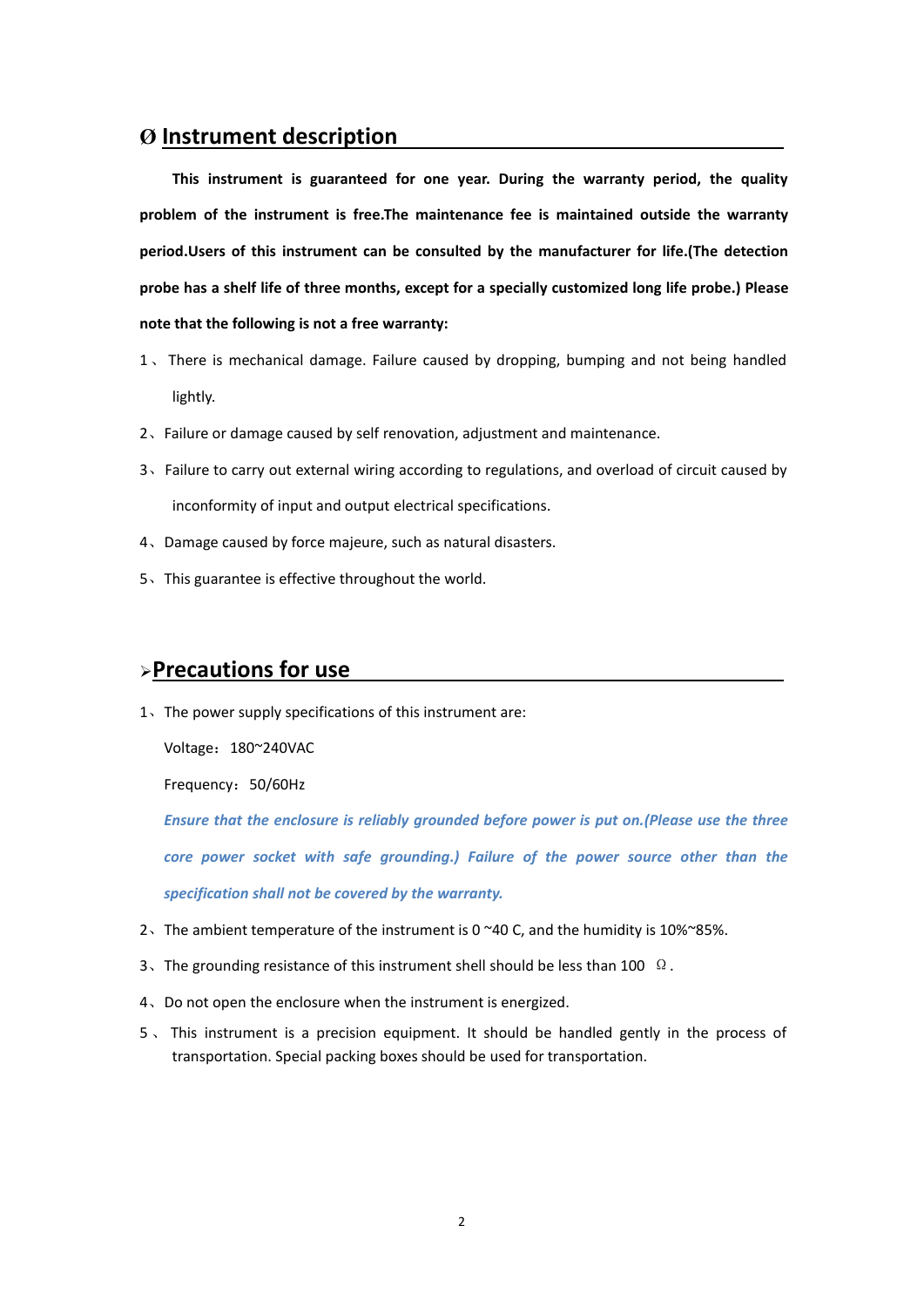#### **General**

Computerized tester is a multi-functional, practical, high-performance/price-ratio instrument, which has many years of experience in manufacturing eddy current tester to meet the needs of various users. It can be widely used in all kinds of non-ferrous metals, ferrous metal tubes, rods, wires, wires, profiles on-line and off-line flaw detection.It has high detection sensitivity for defects of metal tubes, bars, wires, wires and profiles, such as surface cracks, dark cracks, slag inclusion and open cracks.

It uses Windows Chinese / English interface, modular operation,provides a variety of display modes for selection, and apply full digital design technology, it changes product specifications without re-adjusting the instrument to achieve fool operation.

# **Detection principle and composition**

The instrument passes through the testing coil with alternating current of a certain frequency. When the test piece approaches the coil, the geometric size, conductivity and permeability of the test piece, as well as the metallurgical and mechanical defects of the test piece will cause the impedance change of the testing coil.The testing instrument will amplify and convert the electric signal produced by the change of the coil impedance to drive the alarm or display device, and finally detect the defective sample.

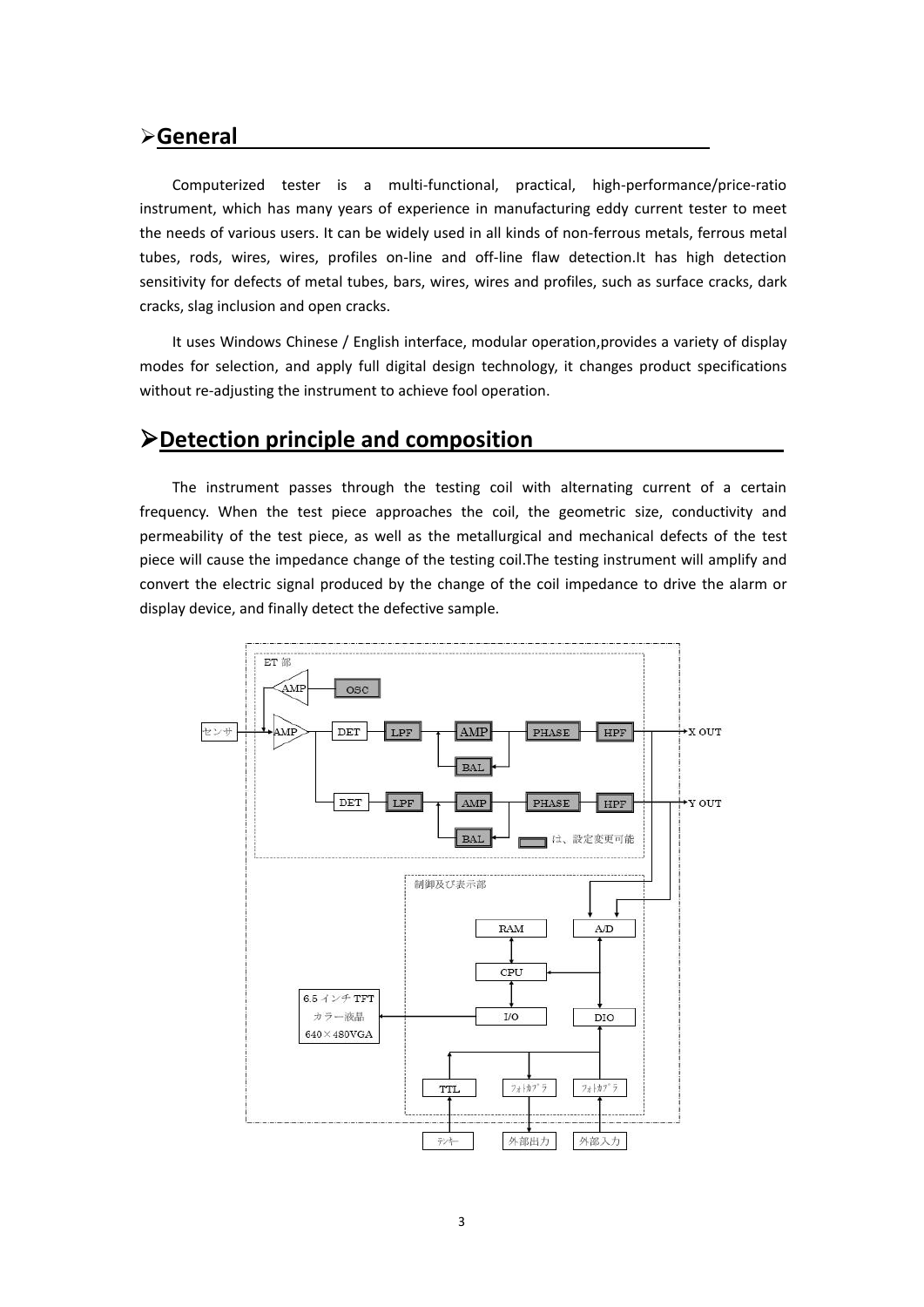The oscillator produces a frequency of 100Hz to 1MHz adjustable dual sine wave. One of the way is sent to the wide frequency power amplifier as the driving probe of the excitation source, the probe constitutes the bridge arm for measuring the AC bridge. When the probe detects the sample, the eddy current induced by the excitation source changes with the change of the physical properties of the sample. As a result, the original impedance (real component R and imaginary component X) of the probe changes, thus destroying the balance of the original AC bridge, the complex voltage U containing the detection signal is obtained. The signal is sent to the X, Y decomposer after broadband preamplifier.

The bridge balance circuit is used to counteract the unbalanced initial complex voltage U of the AC bridge. The oscillator outputs two orthogonal sinusoidal waves to the sampling pulse generator, which generates quadrature sampling pulses for X and Y decomposers. After the manual signal of the preamplifier is sampled and decomposed, the X and Y components of the probe are amplified by the filter amplifier and sent to the A/D interface circuit. The measurement signal is processed by the microcomputer system, the measurement result is displayed directly, and the control signal is output to realize the acoustooptic alarm, marking and automatic sorting.

### **Main technical indicators:**

- 1. Speed of detection::  $\geq 0.5$  M / min
- 2. Frequency range:  $100$ Hz $\sim$ 1MHz
- 3. Gain:  $40^{\circ}$ 99dB, regulated quantity 0.1dB/ file
- 4. High pass:  $0.1$ Hz $\sim$ 650Hz
- 5. Low pass:  $1\text{Hz} \sim 10000\text{Hz}$
- 6. Advanced filtering: Yes
- 7. Computerized full digital parameter adjustment
- 8. Real time impedance plane display
- 9. Provide X-t, Y-t, V-t three time base scanning real time display mode for choice.
- 10. High precision real time, alarm output
- 11. Multi phase / amplitude alarm technology
- 12. Eddy current testing signal playback, analysis, save, print function
- 13. Automatic generation of test report content, Windows operation interface, Modular human-machine conversation
- 14. Power Supply:  $180V^{\sim}$ 240V 50Hz
- 15. Ambient temperature:  $-20^{\circ}\text{C} \sim +40^{\circ}\text{C}$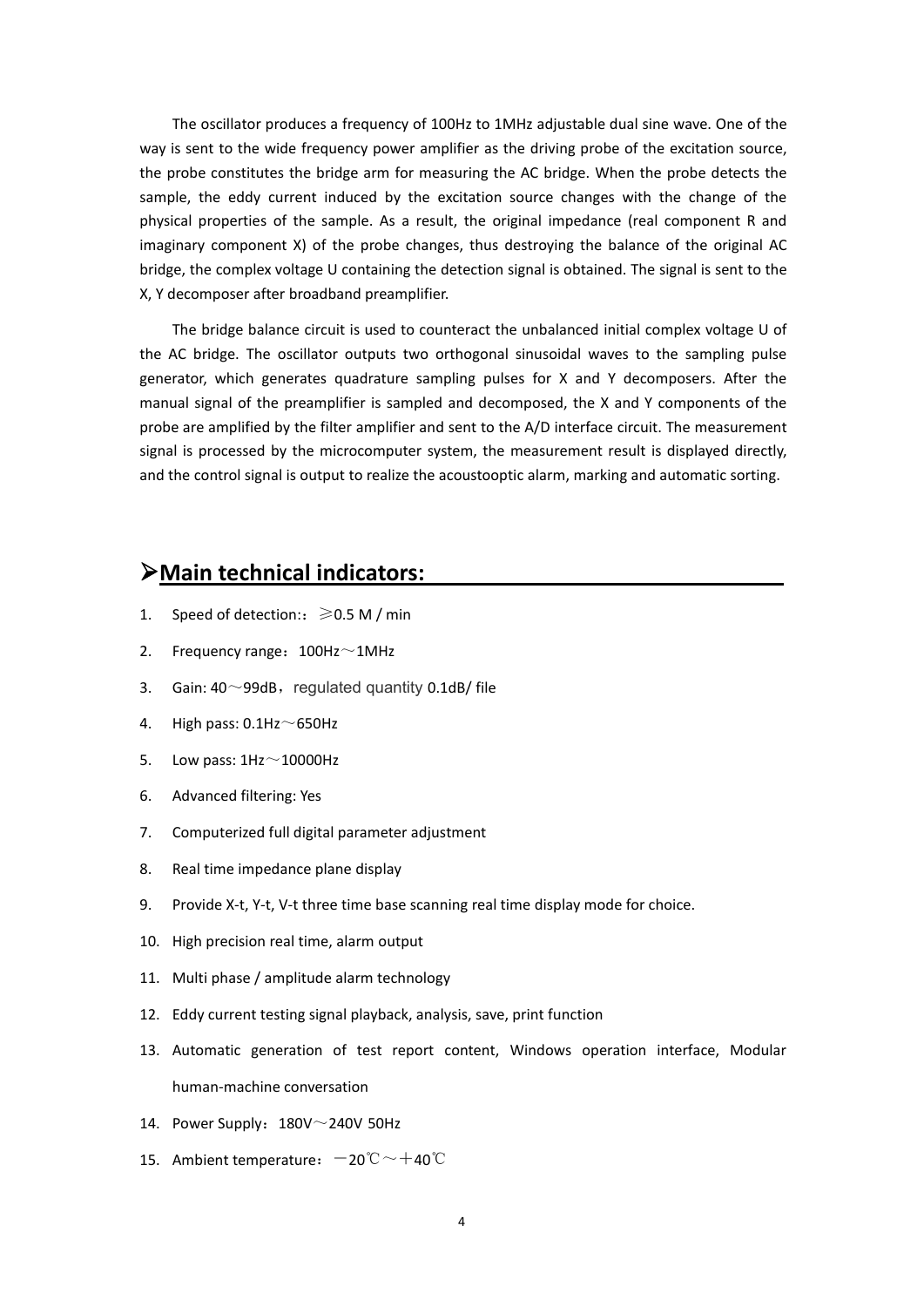# **Component Name**

The eddy current flaw detector is an integrated machine. The display screen and the eddy current main engine are connected together. The configuration of the four-channel eddy current flaw detector is different according to the detected objects. The whole flaw detection system may include: probe device, alarm device and marking device.

Eddy current mainframe: according to the principle of eddy current testing, eddy current testing circuit should contain at least the following functions:

- 1) A set frequency AC signal is generated and output to the detection probe to excite eddy current in the detection object.
- 2) The eddy current signal of the detected object is picked up by detecting probe, and the signal is amplified, detected and filtered.
- 3) Communicate with the upper tablet computer, receive all kinds of test parameters set by the user, and set the circuit to achieve the desired test results.
- 4) The eddy current signal processed by the circuit is decomposed into X and Y components and output to the master computer for acquisition and analysis.

# **Description of backplane for single channel eddy current**

#### **tester**

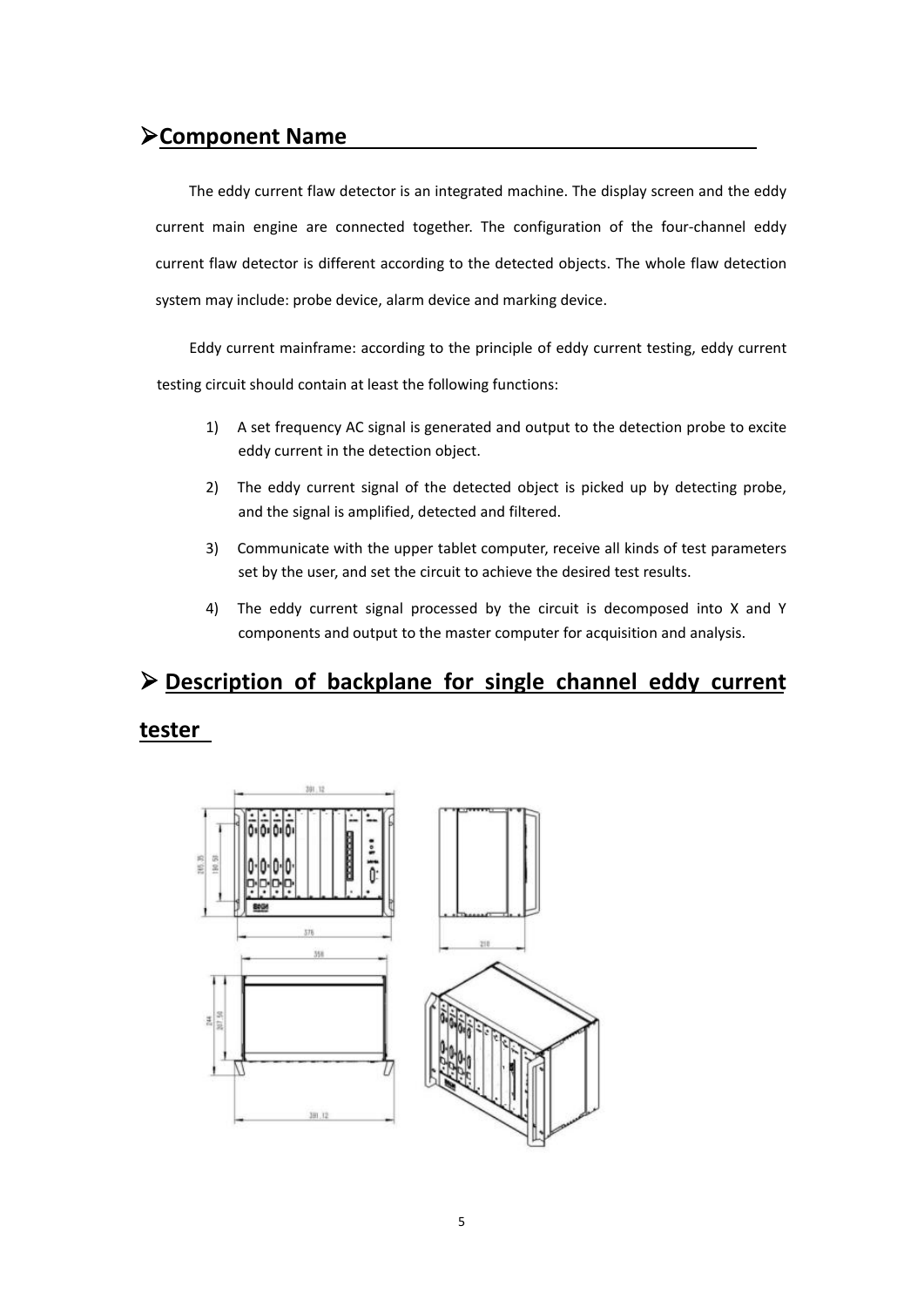- AC220V: Power supply socket
- I/O socket: Alarm output, marking output, synchronous input, etc, see the wiring diagram. DC24V Active output, can drive current load below 500mA. Such as warning lights, spray marker and so on.
- **Probe socket: connect probe, DB9 socket.**

# **Interface description**



# **Parameter setting and specification**



**Frequency range:** Frequency of eddy excitation signal. Usually the

lower the frequency, the greater the depth of detection. For specific frequencies, please consult technicians according to the actual testing objects.**The probe is generally set to 100-600. Reference value 300.**



**Gain:** Decibel (dB) number of signal amplification.

dB=20 \* LgGain

dB:Decibel gain

Gain:Gain multiplier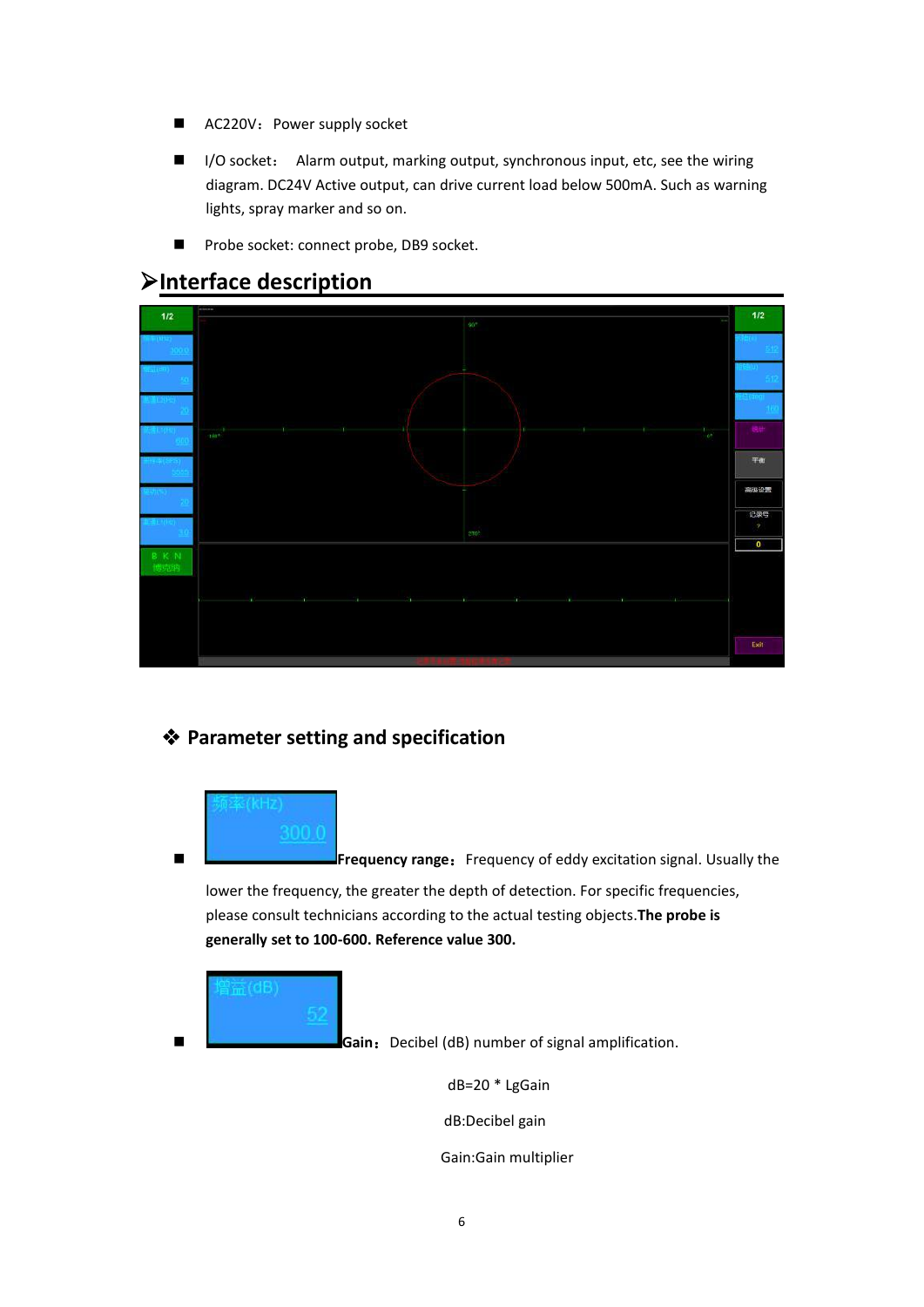**The gain is generally set to 40-66. The reference value is specific to sample tube.**

**High pass L2:** Signal filtering parameters. The lowest frequency

allowed to pass the signal of this instrument. This parameter is related to the relative speed of the detected object and the probe. The faster the speed is, the greater the value is, and vice versa. Proper setting of this parameter can eliminate the useless signal caused by the unstable motion or slowly changing shape of the object under test. The unit is the unit Hz of frequency (the number of changes per second).The faster the speed, the higher the parameter should be set. The general relationship is as follows:

| Line speed of object being detected (M<br>/ min) | High pass L2 (Hz) |  |
|--------------------------------------------------|-------------------|--|
|                                                  | 0.5               |  |
| 10                                               | 5                 |  |
| 20                                               | 10                |  |
| 30                                               | 15                |  |
| 40                                               | 20                |  |

**High pass L2 is generally set to 10-60. The reference value is 30 (specific to the test speed).**

**Low pass L1** : Signal filtering parameters. The unit is the unit Hz of

frequency (the number of changes per second). This parameter is mainly used to eliminate interference due to the electrical environment, or other possible high frequency interference. The smaller the parameter value is, the better the effect of eliminating interference is, but it also restrains the eddy current signal to a certain extent. Therefore, the value of this signal should be: "in the case of weak interference signal as far as possible to take a larger value." According to experience, in general, this value is generally set to 400~600. If the linear velocity of the detected object is very low (below 50 meters per minute), this value is set to 80-400 will not have a great impact on the test results. When the object is detected at high speed, the parameter value is usually raised accordingly. It should be determined in actual commissioning.

**Low pass L1 is generally set to 200-1000. The reference value is 600 (specific to the test speed).**



**Sampling rate**: The sampling rate is the rate of measuring an input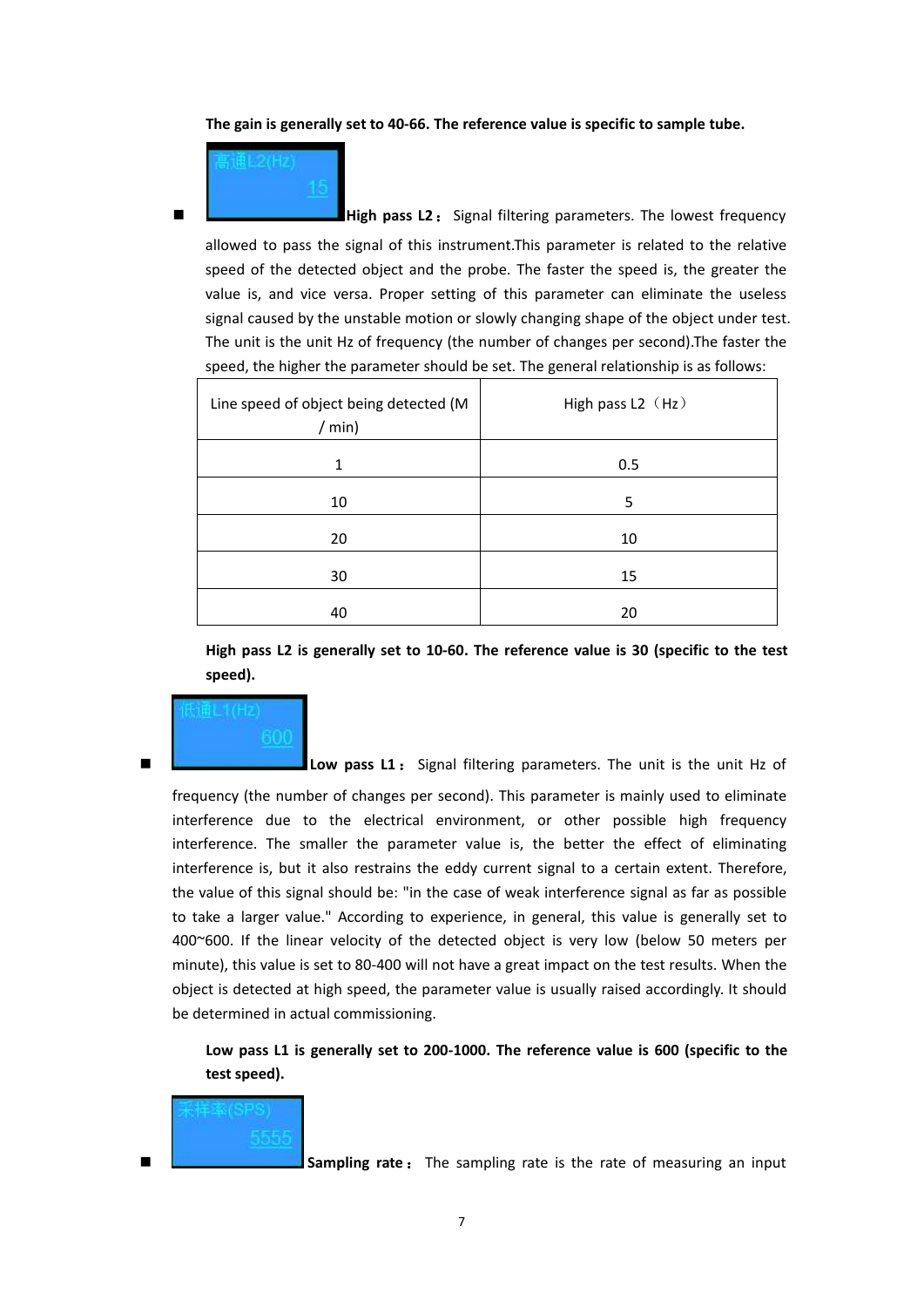signal.

**The sampling rate is 3000-8000. The reference value is 5555 (The specific sample is the standard).**



**Drive**(%): The current ratio of the excitation coil in the probe is 100. The

larger the value is, the larger the induced magnetic field is.When the value is too large, the probe coil is not easy to balance.

**The driver is generally set to 20-35. The reference value is 20.**



 **High pass L1:** Signal filtering parameter ( Hardware ). There are three set values: 3, 30and 300. The faster the speed, the greater the value. Normally set to 3.

| 172<br>ı |  |  |
|----------|--|--|
|          |  |  |
|          |  |  |

**Continuous:** The workpiece is continuously detected

without external switch control.



Synchronous: The workpiece is controlled by

external control. Normally set to this state.



**External controlled Figure 1.** When the flaw detector is in external control, the delay time of the flaw detector starts. The unit is milliseconds.

:时停止(m

 $\mathbf{l}$ : When the flaw detector is in external control, the delay time of the flaw detector stops. The unit is milliseconds. **It must be set to 1.**



**Example:** This parameter is used to remove the clutter of the tail, generally set

at 1.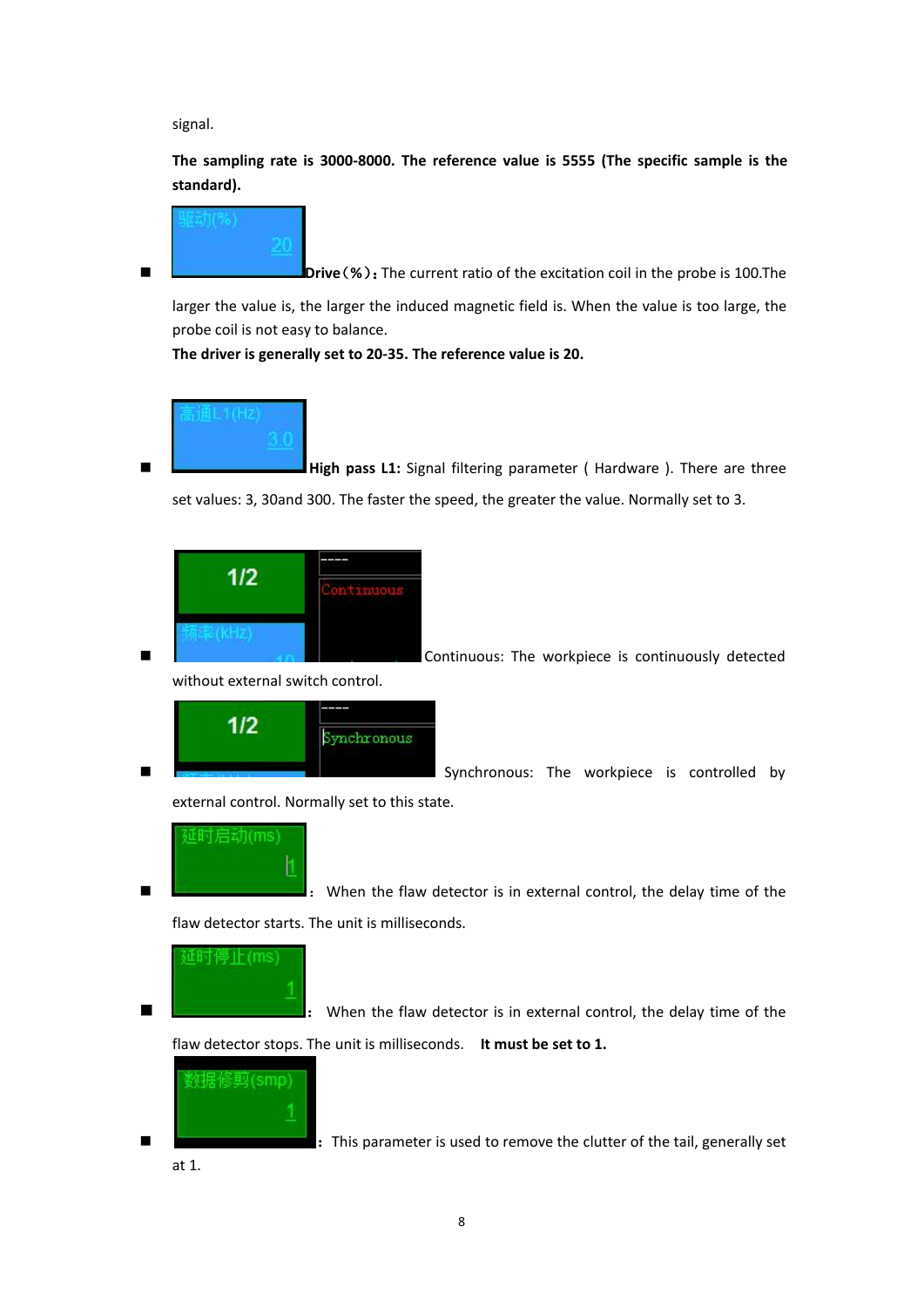

**EXECUTE:** When set to 0, it is the good or bad signal of the probe. When the instrument receives the synchronous signal and the probe is normal, the signal is always effective. When the setting is not 0, It is the delayed output of the alarm signal. The setting time is the delay time.



:Duration of alarm delay output.

Alarm parameters: The ellipse (When the long axis is equal to the short axis, it is round.) in the impedance graph is called the alarm area. When the signal amplitude exceeds the range contained in the alarm area, the detector will output an alarm signal, which is judged as a defect. The shape, size and angle of the alarm area are set according to the actual detection conditions. Usually, the same specimen with known defects is used to calibrate. The principle of calibration ensures that the normal workpiece does not exceed the alarm area, while the defective workpiece sound the alarm.

Blue area



**1) Exercise 20** Long axis A: The long diameter of the ellipse (When the long axis is equal to the short axis, it is round.) in the blue alarm area of the impedance graph.

**2)** Short axis B: The short diameter of the ellipse (When the long axis is equal to the short axis, it is round.) in the blue alarm area of the impedance graph.

$$
\frac{\text{H}\ddot{\text{u}}(\text{deg})}{60}
$$

**3) Phase:** The angle of long axis of the ellipse in the alarm area of the impedance graph.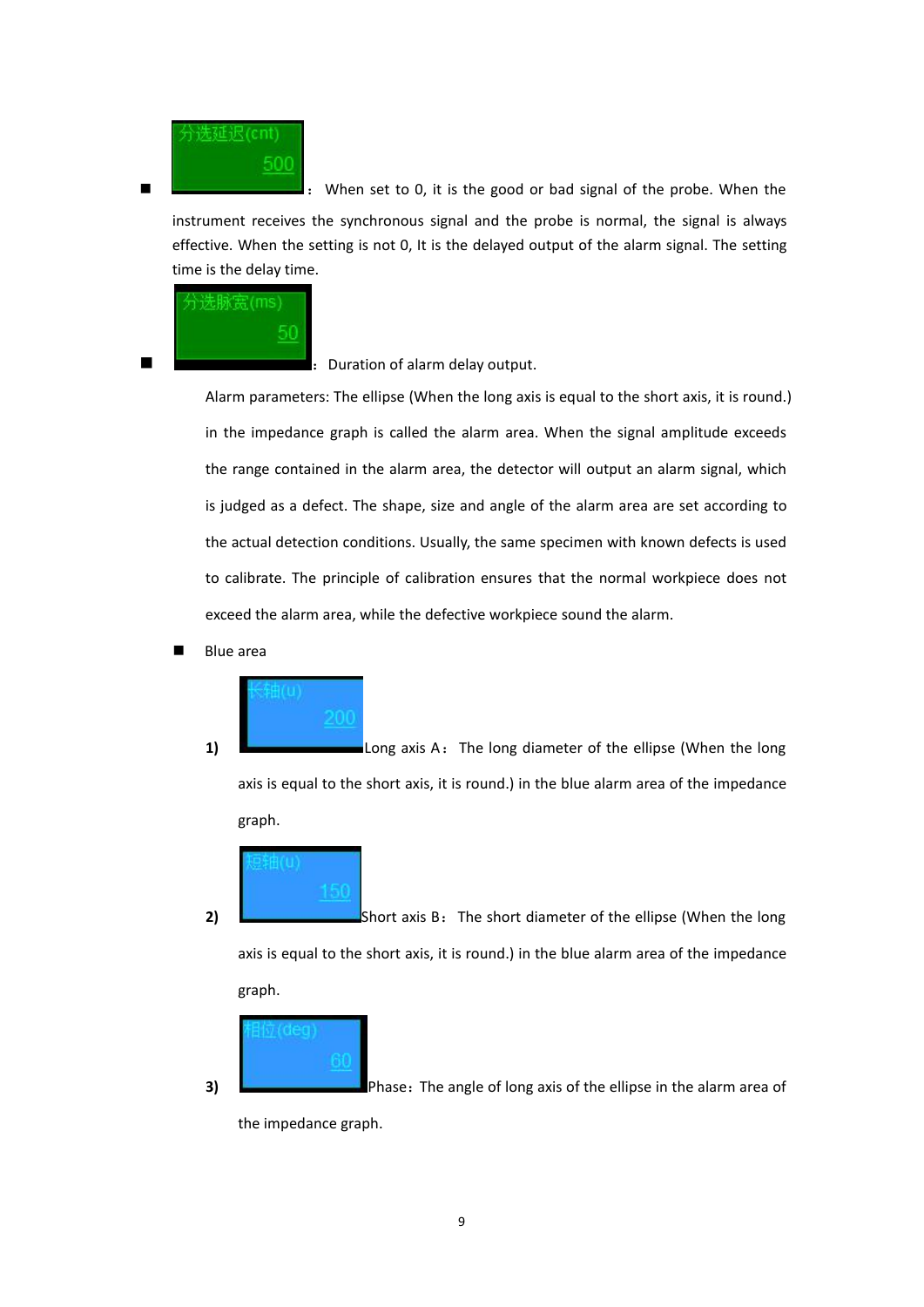

**Window 1(Generally not used):** Set a gap in the selected location of the alarm area. Even if the detection signal at the gap position exceeds the scope of the alarm area, the instrument does not send out the alarm signal. The purpose is to shield some specific interference signals.



1) **WE ARROW WINDOW WIDE UP AT A WINDOW WIDE 1:** The width of the notch is set at the angle of the connection with the center point of the impedance graph.



2) **Angle of window 1:** The angle between the center of the notch and the point line in the impedance diagram.

$$
\begin{vmatrix} \overline{\mathbf{A}}\ \ \underline{\mathbf{W}}(\mathbf{X}) & 1 \\ 1 & 1 \end{vmatrix}
$$

3) Coefficient 1: Multiple relative to the basic alarm area.

■ **Window 2(Generally not used):** The function is the same as that of **Window 1**, if necessary, another gap can be set to eliminate more interference.

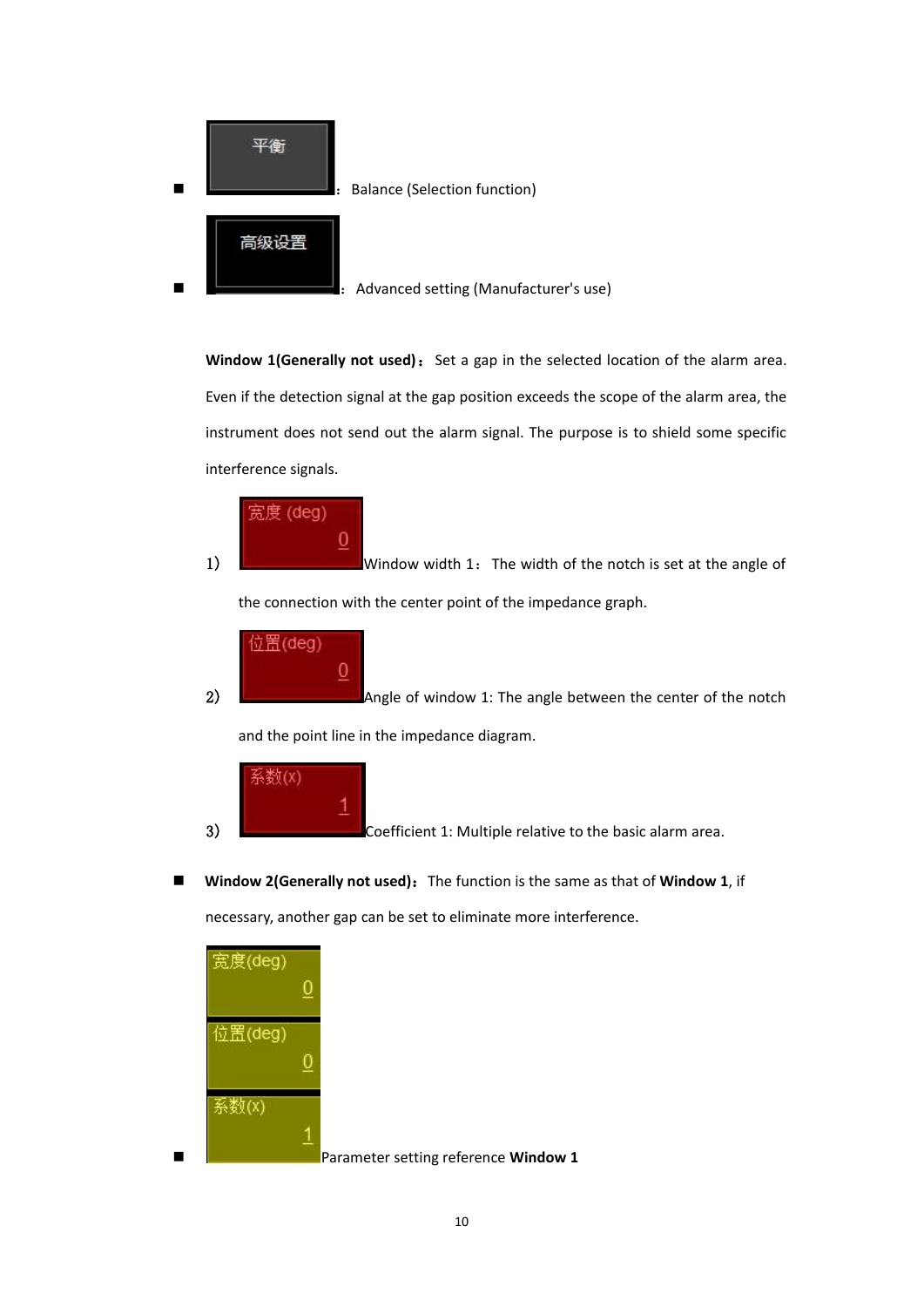#### **Impedance diagram**

- 1. Impedance diagram is a two-dimensional graph, which represents the change of impedance characteristics of the detected object. When the detected object is continuous and uniform (It means that the relative motion locusbetween the probe and the detected object is homogeneous without mutation.), its impedance is unchanged. Impedance plots also show small curves. When a sudden change occurs in the detected object (defect, crack, uneven material, size, etc.), the impedance characteristics will change. This change is picked up by the instrument and the corresponding curve is drawn on the impedance diagram. When the curve exceeds the alarm area (circle) set in the impedance diagram, the instrument outputs an alarm signal to indicate the detection problem.The value of the X direction in the impedance graph represents the resistance characteristic, and the value in the Y direction represents the inductance characteristic.
- 2. Impedance graph analysis is a classical analysis method of eddy current testing technology. The main debugging process of eddy current testing is also carried out around the impedance diagram.
- 3.BKN has a unique method in impedance analysis technology, which not only greatly simplifies the debugging process, but also improves the reliability and sensitivity of detection, leading the industry in the international scope.

## **Steps for testing instruments**

- **1)** Turn on the display power, turn on the computer and wait to enter the test screen;
- **2)** Preheat for 5 minutes;
- **3)** Connect probe and alarm;
- **4)** Adjust the parameters;
- **5)** Select the synchronous button;
- **6)** After testing, quit the system;
- **7)** Shut down computer.